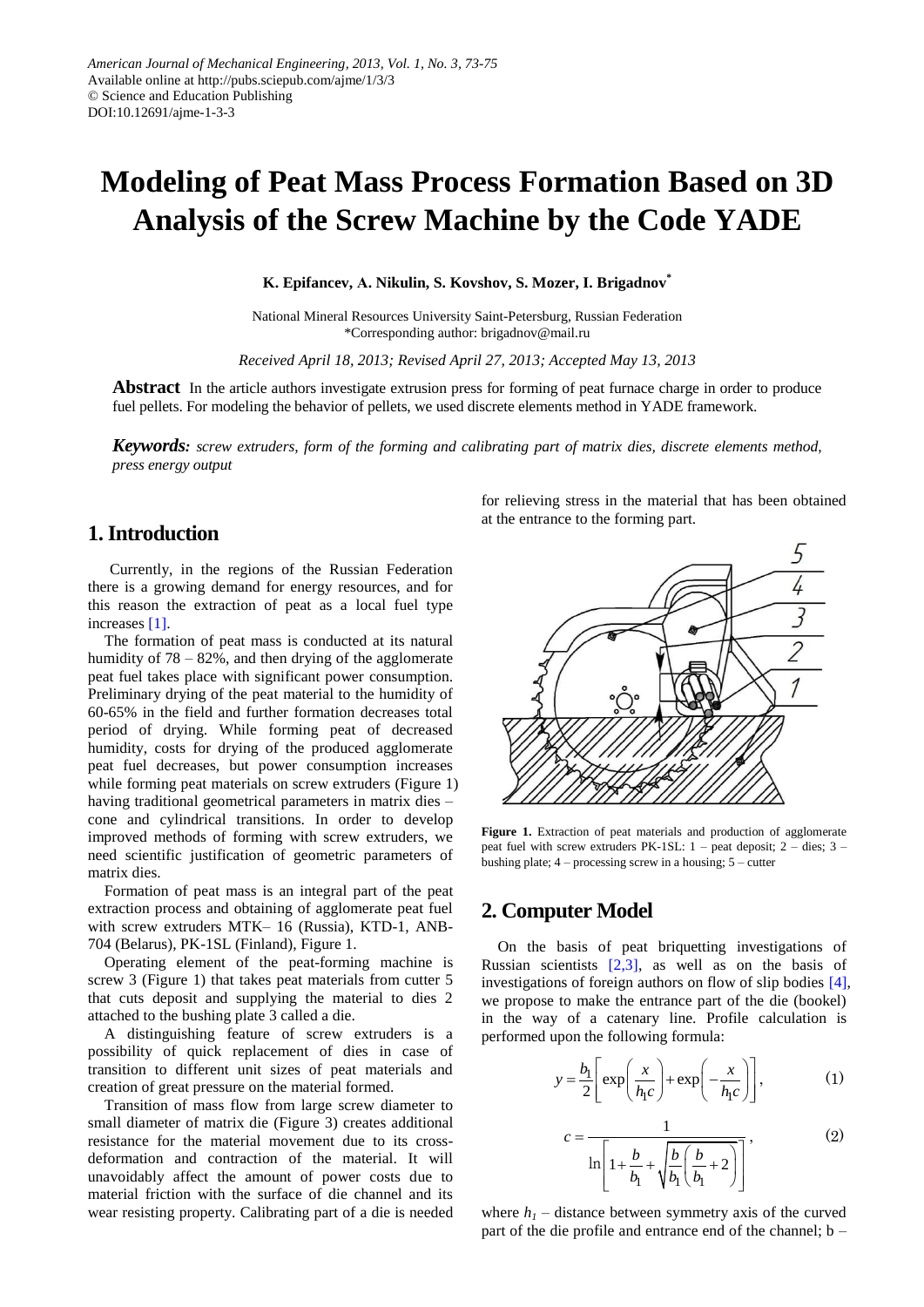height of the curved part of the channel profile;  $b_1$  – half of channel height along the symmetry axis of cambered die (Figure 3).



**Figure 2.** A die which entrance part is made in the way of a catenary line

According to theoretical calculations of the Russian scientist Professor B.A. Bogatov [\[2\]](#page-2-1) perform narrowing inlet nozzle portion by a chain line can significantly decrease the costs for the extruder while forming peat as compared with straight cone of narrowing and cylindrical transition. In order to check the data of theoretical investigations, we've conducted virtual tests of the model created in the open-source software YADE for modeling particle movement with discrete elements method and using ParaView visualization program based on the laboratory of 3D-modelling of the Institute of mineral dressing in the TU Freiberg Bergakademie, Germany [\[5\].](#page-2-3) YADE software has been created for the calculation with discrete elements method on the basis of developments of scientists from Université de Grenoble, France, and scientists from other leading universities of Europe. YADE has proved its applicability in many fields: processing and destruction of rocky materials, analysis of module unit operation and separate machines on extruding free-flowing substances.

#### **3. Numerical Results**

While conducting calculation, we've considered three forms of narrowing of the die entrance part (Figure 3).



Figure 3. Form of narrowing of the die entrance part: a – cylindrical transition;  $b$  – conical;  $c$ - in the way of a catenary line

Calculation modules of YADE software (Figure 4) allowed obtaining data about such values as: particle angular velocity ω, rad/s; particle linear speed ν, m/s; normal stress in material particles in case of the interaction with processing screw Q stand, Pa; torque on screw shaft М, Nm; resultant of forces applied to the flight screw F cut, N.





**Figure 4.** Modeling scheme: а) cylindrical passage; b) narrowing in the way of a catenary line; c) conical narrowing

Angular and linear velocity of the particles are determined by the average of the readings recorded by the analysis YADE all particles, being in the case of screw machine. Tension on normal Q different standards (Figure 4 a, b, c) depending on the proximity of the particles to the die, and it shows different color particles corresponding scale.

[Table 1](#page-1-0) shows the results of an experiment in the virtual software module YADE. Productivity in even feed process is 3 tons of pellets/hour.

**Table 1. Results of tests of different narrowing forms of dies**

<span id="page-1-0"></span>

| narrowing                        | ω,    | ν,   | Q stand, | M.  | F cut. |
|----------------------------------|-------|------|----------|-----|--------|
| form                             | rad/s | m/c  | kPa      | Nm  |        |
| cylindrical                      | 1.43  | 6,55 | 589.6    | 7,6 | 574    |
| conical $(17.5^{\circ})$         | 1.33  | 6,6  | 559,1    | 6,2 | 423    |
| in the way of a<br>catenary line | 1.32  | 6.4  | 419,4    | 5,1 | 349    |

Peat mass compressed in the forming part is protruded into its calibrating part, which length defines the time of relaxation of inner stresses and calibrates the piece surface. In order to determine the ratio of these parameters we used a semi-empiric model of Benbow-Bridgwater [\[6\].](#page-2-4) The scientists who have developed this model used the conclusion that total pressure during formation is a sum of pressure in the pressure area P1 and extrusion area pressure P2 (Figure 5). Model Benbow-Bridgewater - is the sum of the pressures  $(P1 + P2)$ , changing in the transition from one particle diameter in the other. This expression has been expanded and refined for each diameter die.

Pressure P1 reflects the effect of the shape at the entrance to dies,  $\sigma$  0,  $\alpha$  are evaluated as material constants